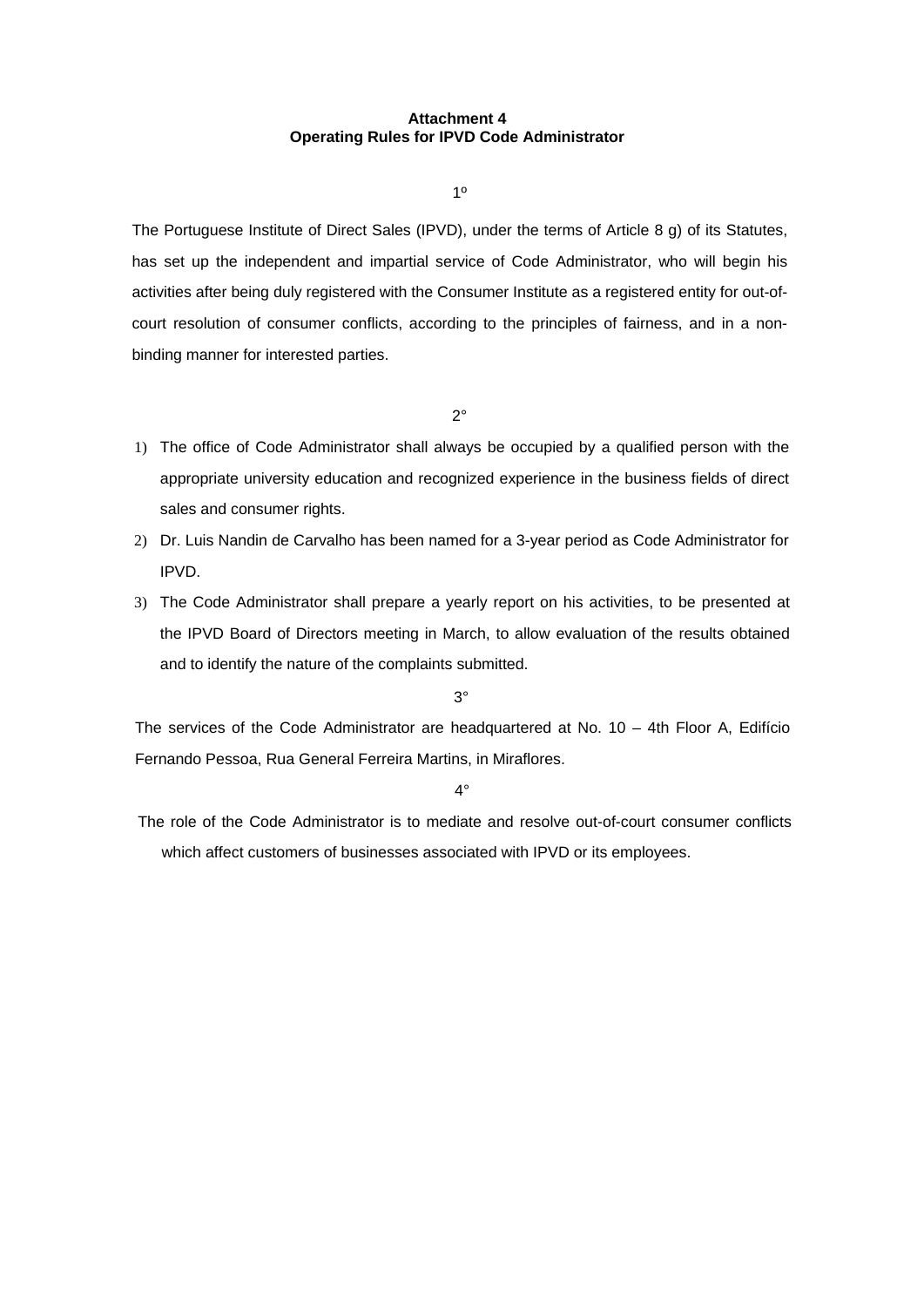- 2) The main objective is to provide, through the activity of the Code Administrator, a settlement of conflicting interests in a swift and equitable manner, reducing costs and period of resolution.
- 3) The secondary objective consists in providing, through the teaching activity of the Code Administrator, training in a culture of non-conflicting commercial relationships among the companies associated with IPVD and its customers, namely;
	- a) by improvement of contractual instruments;
	- b) by improvement in after-sales service and assistance;
	- *c )* by better preparation of direct sales professionals;
	- *d )* by reduction in the number of future conflict situations.

5°

- 1) The general duties of the Code Administrator shall be supported by the IPVD budget set up for this purpose.
- 2) In the event this budget proves to be inadequate, in light of specific cases handled by the Code Administrator, it may be revised by IPVD.

 $6<sup>°</sup>$ 

The Code Administrator is required to keep an updated registry book of correspondence and open cases, used in their management, complying, with appropriate adaptations, with the Code of Administrative Procedure, as well as all of the required rules of legal procedure, namely those covered by Article 4 of Law No. 146/99 of 4 May.

7º

The IPVD (Portuguese Institute of Direct Sales), as well as the Code Administrator, must provide in writing to any person so requesting, or in any other appropriate form, any information legally required, namely that set forth in Article 3 of Law No. 146/99 of 4 May.

8º